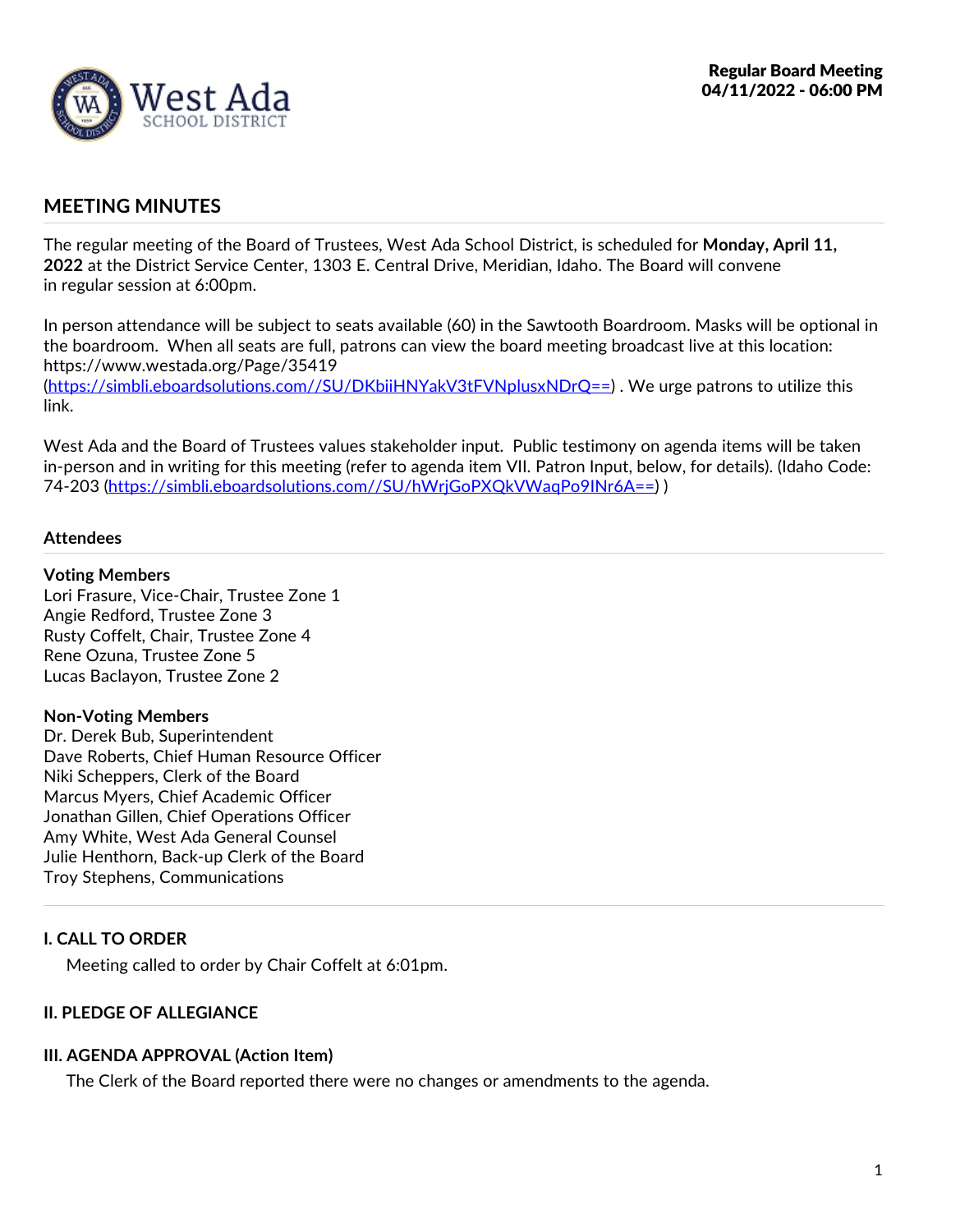

## **IV. NEWLY-ELECTED ZONE 2 TRUSTEE (Idaho Code: 33-506)**

## **i. Welcome and Introduction, Lucas Baclayon**

Chair Coffelt introduced Lucas Baclayon as the newly-elected Trustee for Zone 2.

## **ii. Trustee's Oath of Office (Idaho Code: 33-501)**

Chairman Coffelt administered the Oath of Office with Mr. Baclayon. The Oath of Office was signed in the presence of the Clerk and is on file.

## **iii. Review and Sign Code of Ethics for School Board Members - West Ada Policy 201.1**

Mr. Baclayon was given time to review the Code of Ethics for board members. The Clerk witnessed the signing of the document. The document is on file.

## **V. SUPERINTENDENT'S UPDATE (Dr. Derek Bub)**

## **i. Recommendation for Paramount Elementary School Principal - Dave Moser, West Region Director**

Dr. Bub shared with the group that he was able to meet with the WAEA about moving forward working together, discussing the District's challenges and planning next steps.

Dr. Bub shared that the district is receiving feedback regarding full-day and half-day Kindergarten. A survey will be distributed during Kindergarten registration to incoming families in order to determine need in order for West Ada to adequately prepare for the 2022-23 school year. The district recently held it's first Student Leadership Summit bringing in all student council and leadership classes from the six comprehensive high schools. Students participated in breakout sessions discussing how they could make a positive impact in their community and in their schools. Students left with the goal of doing a service project for the district for the 2022-23 school year.

On April 25 West Ada is hosting a College and Career Fair at Rocky Mountain High School. Over 100 employees and local colleges/universities will be on site to help students explore post-secondary options. Transportation will be provided to students from CHS, EHS, MHS, MHVS and OHS to and from RMHS.

Dr. Bub introduced Mr. Dave Moser, West Region Director who introduced Brooke Roy as the recommendation for Principal at Paramount Elementary School. Mr. Moser reviewed the application process and the stakeholder input from Paramount Elementary during the interview process.

Mrs. Roy was introduced and shared her excitement for the opportunity to be a part of the Paramount Family.

## **VI. WEST ADA SCHOOL DISTRICT SPOTLIGHT:**

**i. Music in Our Schools:**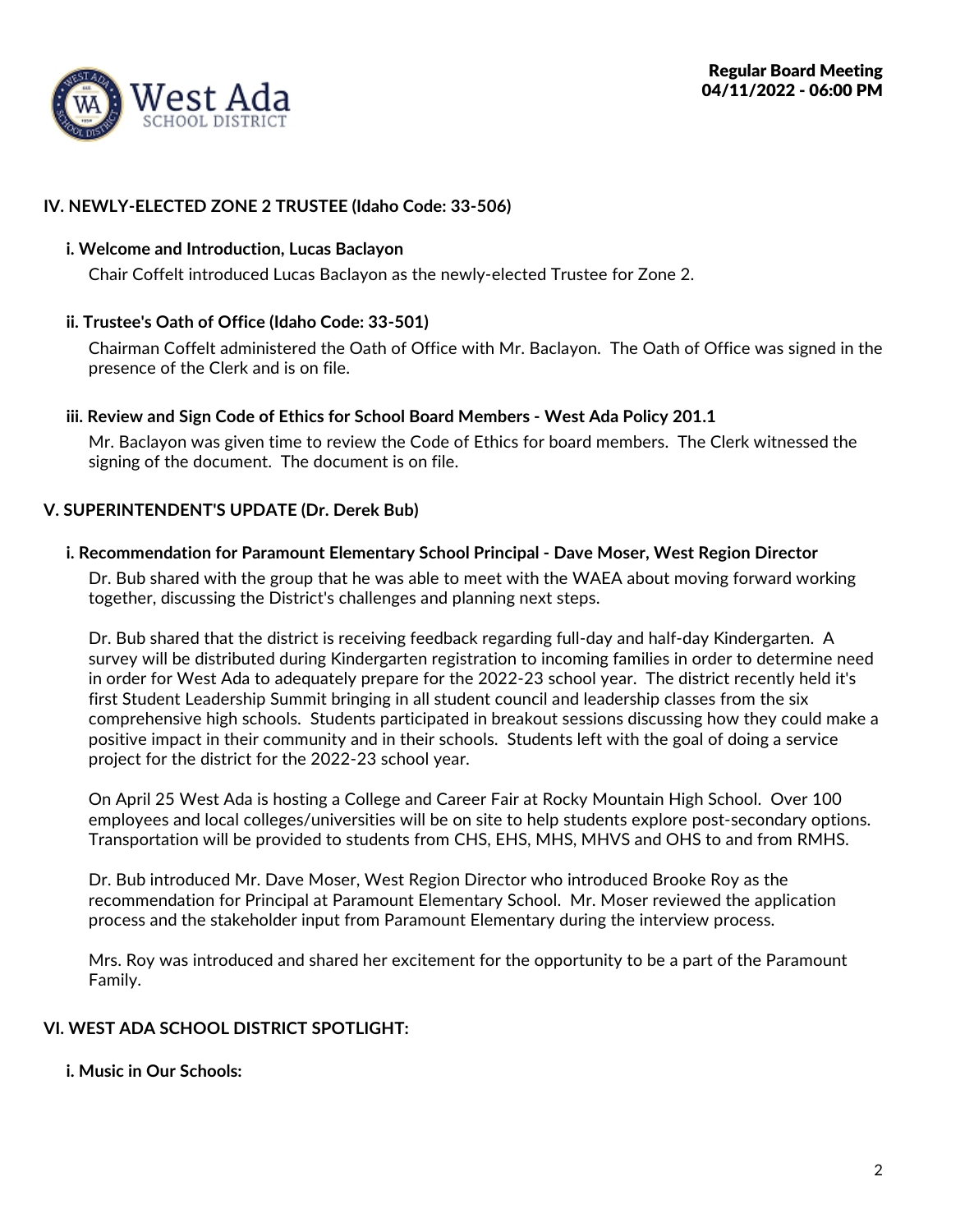

## **a. Cara Hinkson - Gifted and Talented, World Languages and Fine Arts Coordinator**

Cara Hinkson summarized the impact of music education in West Ada sharing that the music programs offered throughout the district have significant and lasting effect on what we do and how we live and that our music teachers prepare the mind and spirit and teach persistence.

## **b. Cheri Robinson - Sawtooth Middle School Orchestra & Band Teacher Video**

YouTube link: https://www.youtube.com/watch?v=-71kjQm0gXc (https://simbli.eboardsolutions.com//SU/Pyh5lZrhTh7ooE1yDRMysQ==)

## **c. Jenny Dewitt - Lowell Scott Middle School Band & Choir Teacher**

Mrs. Dewill shared that she is in her 11th year at Lowell Scott as the band and choir teacher and also teaches private piano and is an adjunct music lecturer at the University of Idaho. Mrs. Dewitt shared the many benefits of music education - intellectual, emotional, social and celebrated West Ada's music educators who enable our students growth.

## **d. Seth McMullen - Eagle High School Choir Director**

Mr. McMullen is a choir and guitar teacher at Eagle High School who shared how soft skills are taught in education and specifically music education. Mr. McMullen celebrated the great music ensembles throughout West Ada as well as the strong music curriculum that serves as "academic rebar" to reinforce other subjects.

## **VII. PATRON INPUT - 30 MINUTES: Idaho Code 74-203**

i. In-Person: Patrons will be provided the opportunity to provide public testimony for a total of 30 minutes (2 **minutes per speaker). Groups or organizations are encouraged to select a spokesperson to speak on their** behalf. Testimony will be limited to agenda items. A Request to Address the Board form may be completed in the Sawtooth Boardroom with the Clerk of the Board beginning at 5:00pm on April 11, 2022 (1303 E.<br>Central Drive Meridian, ID 83642) to be received no later than the commencement of the meeting. All **requests will be shared with the Board and included in public record.**

Public testimony was provided by the following patrons:

- 1. Jennifer Froerer 5274 N Candlestick Avenue Boise, ID 83713 Parent
- 2. Carmi Scheller 942 E Colubus Court Eagle, ID 83616 Staff

**ii. In writing: Public input on discussion items may be taken by submitting a written comment: https://www.westada.org/RemotePublicComment. For Trustees to have time to review comments, please** submit your comments at least 24 hours in advance of the meeting. All messages will be shared with the **Board and included in public record.**

Written comments for the March 11 - April 8 period are available online at: https://www.westada.org/Page/88223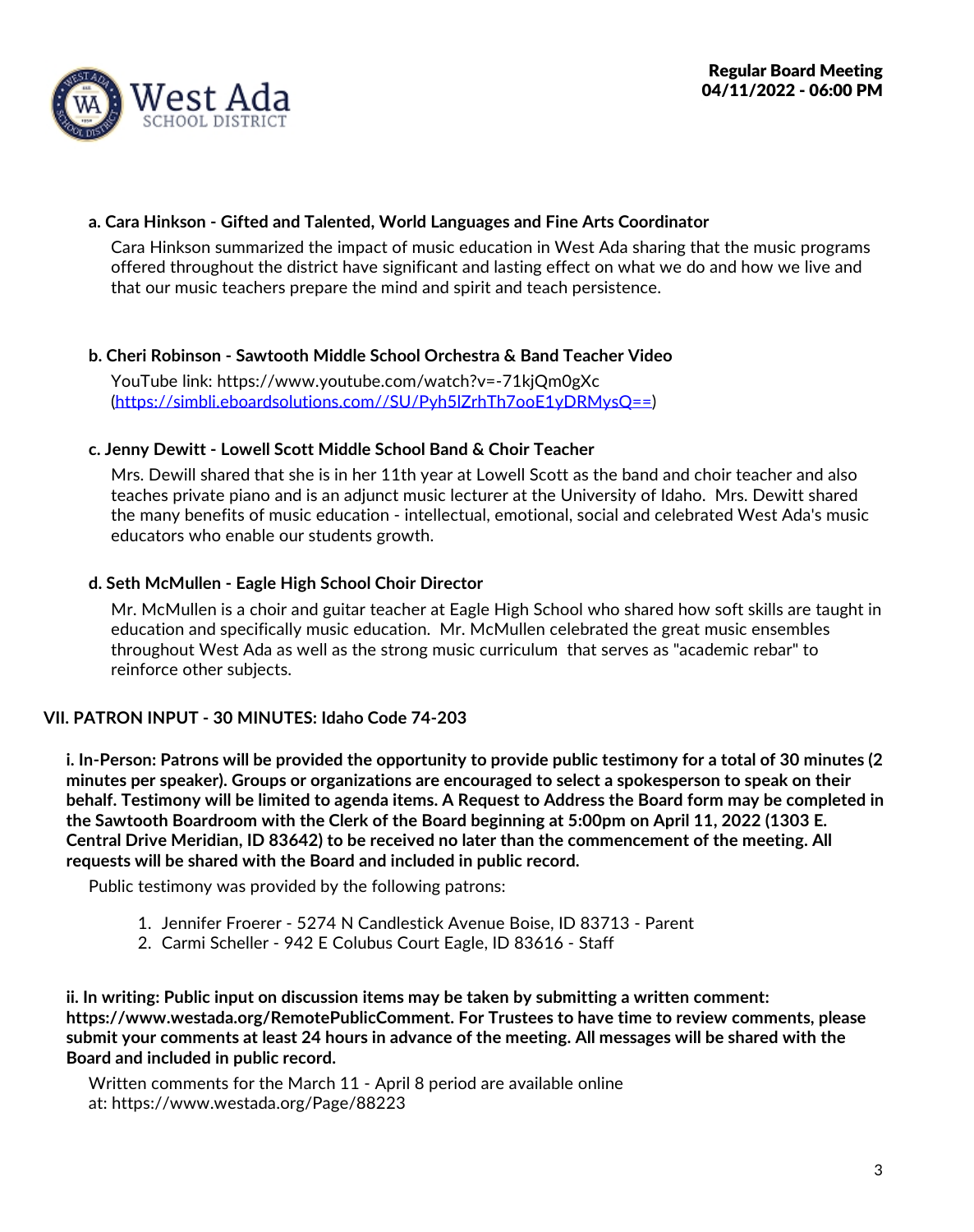

## (https://simbli.eboardsolutions.com//SU/aywssZ6ijClzuQmy5LCvYw==)

### **VIII. DISCUSSION**

#### **i. Christine Donnell School of the Arts – Marcus Myers, Chief Academic Officer**

Mr. Myers reviewed the proposal surrounding Christine Donnell School of the Arts

#### **Proposed change:**

- Beginning 2023-24 school year, CDSA willserve students K-5, changing from the current K-6 model
- Why:
- $\circ$  Declining enrollment of 6th grade students continuing in an elemtnary school setting
- $\circ$  financial and operational impact of 37 students in 2 classrooms compared to out 6th grade model with maximum student loads at 32 per classroom
- The art course for 6th grades students take at CDS can be taken at all middle school
- Process
	- $\circ$  February 200 District team shared initial proposal of shift to K-5 in the 2022-23 school year with CDS staff and parents
	- District team met with school teams, Principal Leipf, and parents on February 24, 2022
	- o Given input received, propose waiting until the 2023-24 school year
	- $\circ$  Action item before the board on April 25
	- **Proposal: Beginning 2023-24 school year, CDSA willserve students K-5, changing from the current K-6 model**

#### **ii. West Ada Education Association (WAEA) Negotiations – Dave Roberts, Chief Human Resources Officer**

#### **a. Verification of Association Representation Status**

Dave Roberts, Chief Human Resources Officer presented the need for verification of association representation status prior to beginning contract negotiations. Historically, the representation for WAEA has been less than 50% and other teachers in West Ada, not affiliated with the association, were granted permission to sign a card of affirm, along with paying members for both parties to agree to allow WAEA to represent them in negotiations. Generally, this representation was around 74/75% and it is done on a two-year basis.

Mr. Roberts shared that the association is prepared to move forward and have verification of representation completed by April 29 at the latest to begin moving forward with negotiations.

#### **b. Negotiation Timeline**

Mr. Roberts shared that the district would begin negotations in the beginning of May pending verification from the association.

#### IX. ACTION: the Board may take action to approve, deny, amend, modify, or postpone action on any of the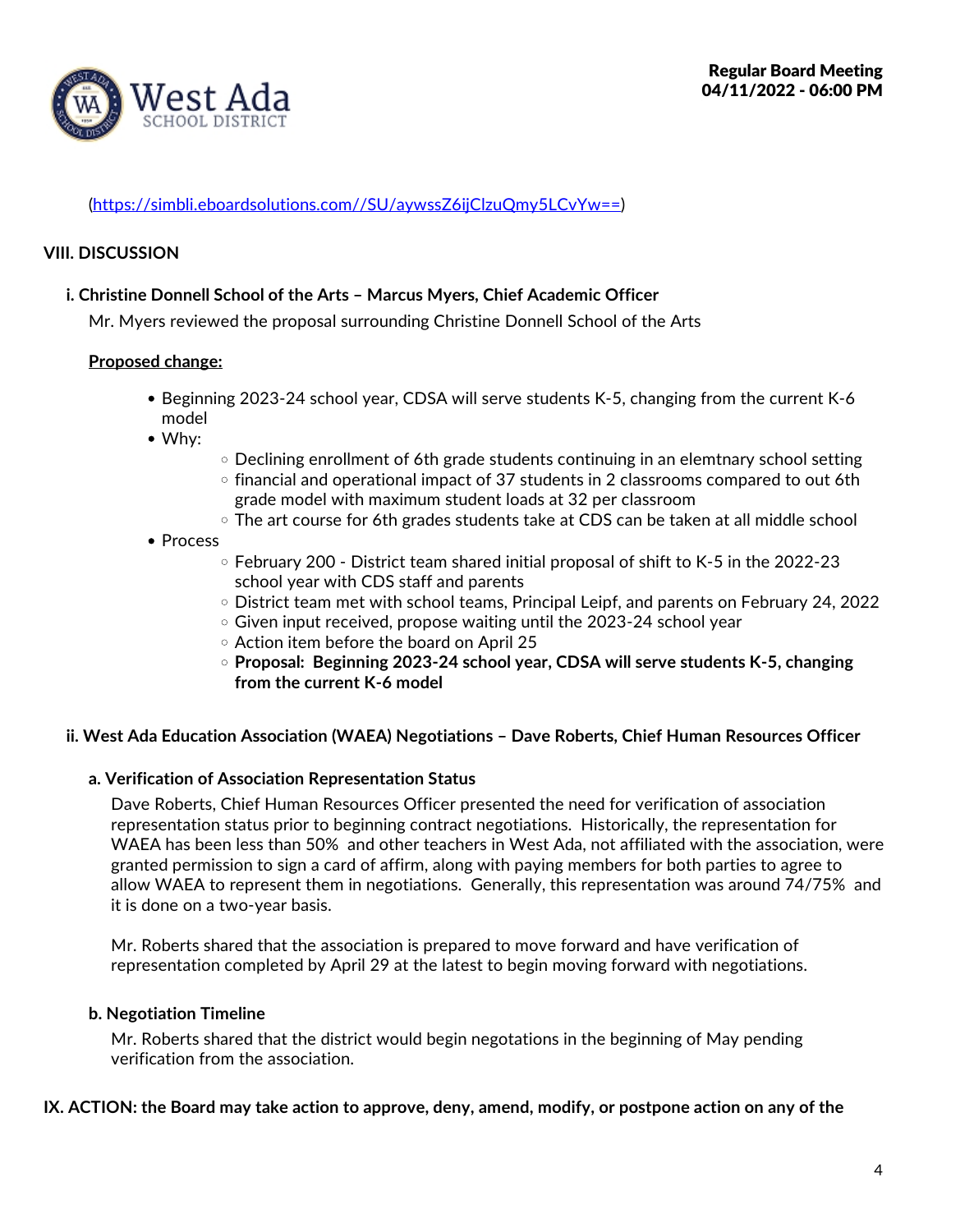

### **items listed below**

## **i. West Ada Education Association (WAEA) Negotiations, Verification of Association Representation Status**

Motion to authorize district administration to work with West Ada Education Association for to verify that WAEA has 50%+1 representation for negotiations for 2022-2024.

There was no discussion.

Motion made by: Lori Frasure Motion seconded by: Angie Redford Voting: Lori Frasure - Yes Angie Redford - Yes Rusty Coffelt - Yes Rene Ozuna - Yes Lucas Baclayon - Yes

## **ii. West Ada Education Association (WAEA) Negotiations, Negotiation Timeline**

Motion to authorize district administration to begin the negotiation process.

There was no discussion.

Motion made by: Lori Frasure Motion seconded by: Rene Ozuna Voting: Lori Frasure - Yes Angie Redford - Yes Rusty Coffelt - Yes Rene Ozuna - Yes Lucas Baclayon - Yes

## **X. EXECUTIVE SESSION per: (Action Item)**

i. Idaho Code 74-206(1)(b) To consider the evaluation, dismissal or disciplining of, or to hear complaints to **charges brought against, a public officer, staff member, or individual agent, or public school student.**

Motion to enter executive session per Idaho Code 74-206(1)(b) To consider the evaluation, dismissal or disciplining of, or to hear complaints to charges brought against, a public officer, staff member, or individual agent, or public school student.

Motion made by: Lori Frasure Motion seconded by: Angie Redford Voting: Lori Frasure -Yes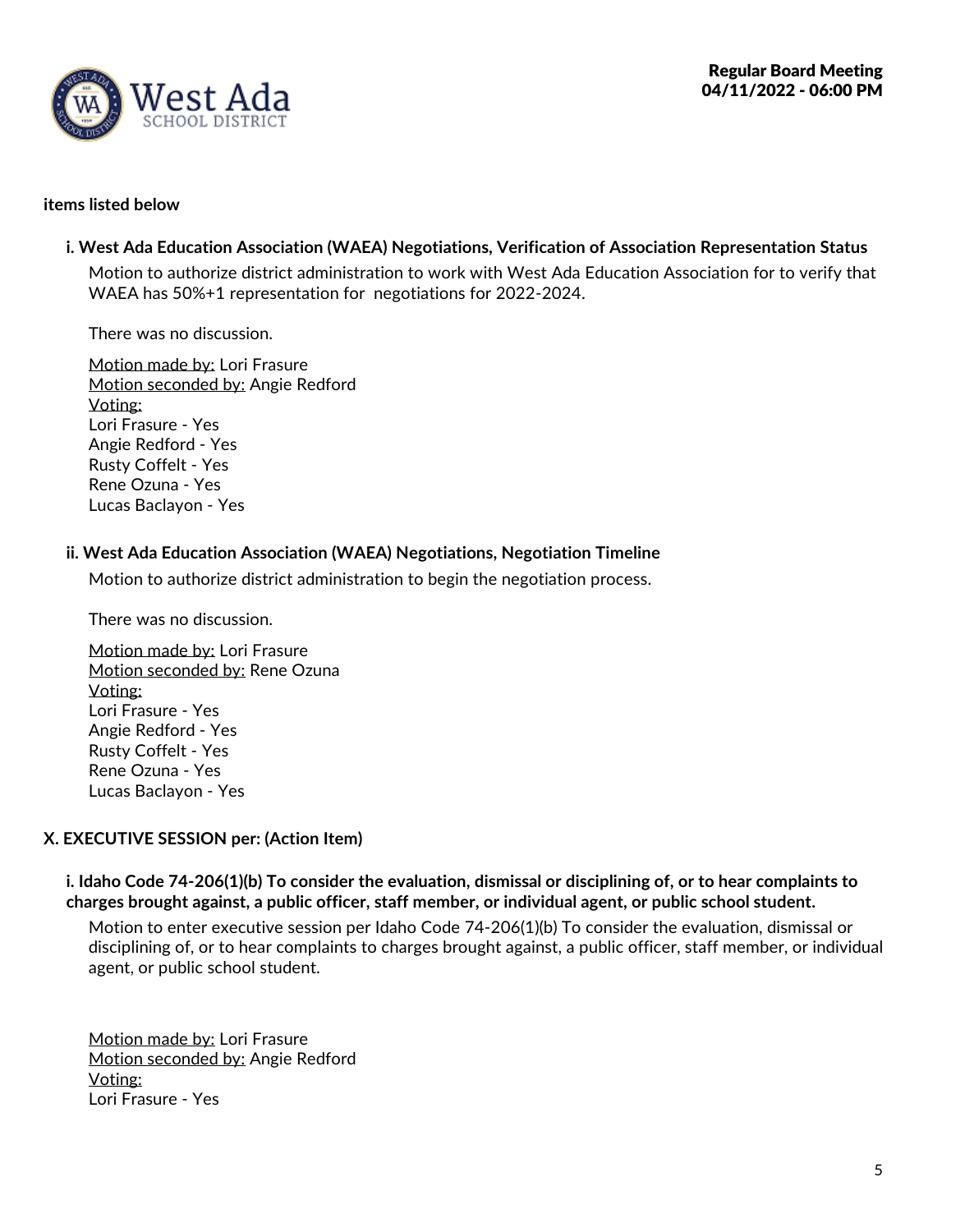

Angie Redford - Yes Rusty Coffelt - Yes Rene Ozuna - Yes Lucas Baclayon - Yes

Move in to Executive Session at 6:44pm

Attendance in Executive Session:

- Derek Bub, Superintendent
- **Julie Henthorn, Back-up Clerk of the Board**
- **Lucas Baclayon, Zone 2 Trustee**
- Rusty Coffelt, Board Chairman
- **Lori Frasure, Vice-Chair**
- Angie Redford, Zone 3 Trustee
- Rene Ozuna, Zone 5 Trustee
- Niki Scheppers, Clerk of the Board

Resume Open Session at 7:09pm.

**XI. CONSENT AGENDA: All items on Consent Agenda are considered Action Items. The Board may approve all** of the following items by a single motion and vote - unless any member of the Board asks that an item be **removed from the Consent Agenda for discussion and action later in the agenda.**

Motion to approve the consent agenda.

There was no discussion.

Motion made by: Angie Redford Motion seconded by: Lori Frasure Voting: Lori Frasure -Yes Angie Redford - Yes Rusty Coffelt - Yes Rene Ozuna - Yes Lucas Baclayon - Yes

- **i. Board Expense Report March 1-31, 2022**
- **ii. Board Report / PCard Expenses: February 1-28, 2022**
- **iii. Finance & Operations Monthly Reports: March 1-31, 2022**
- **iv. Associated Student Body (ASB) Reports**
- **v. Meeting Minutes of:**
	- **a. March 29, 2022 – Special Board Meeting**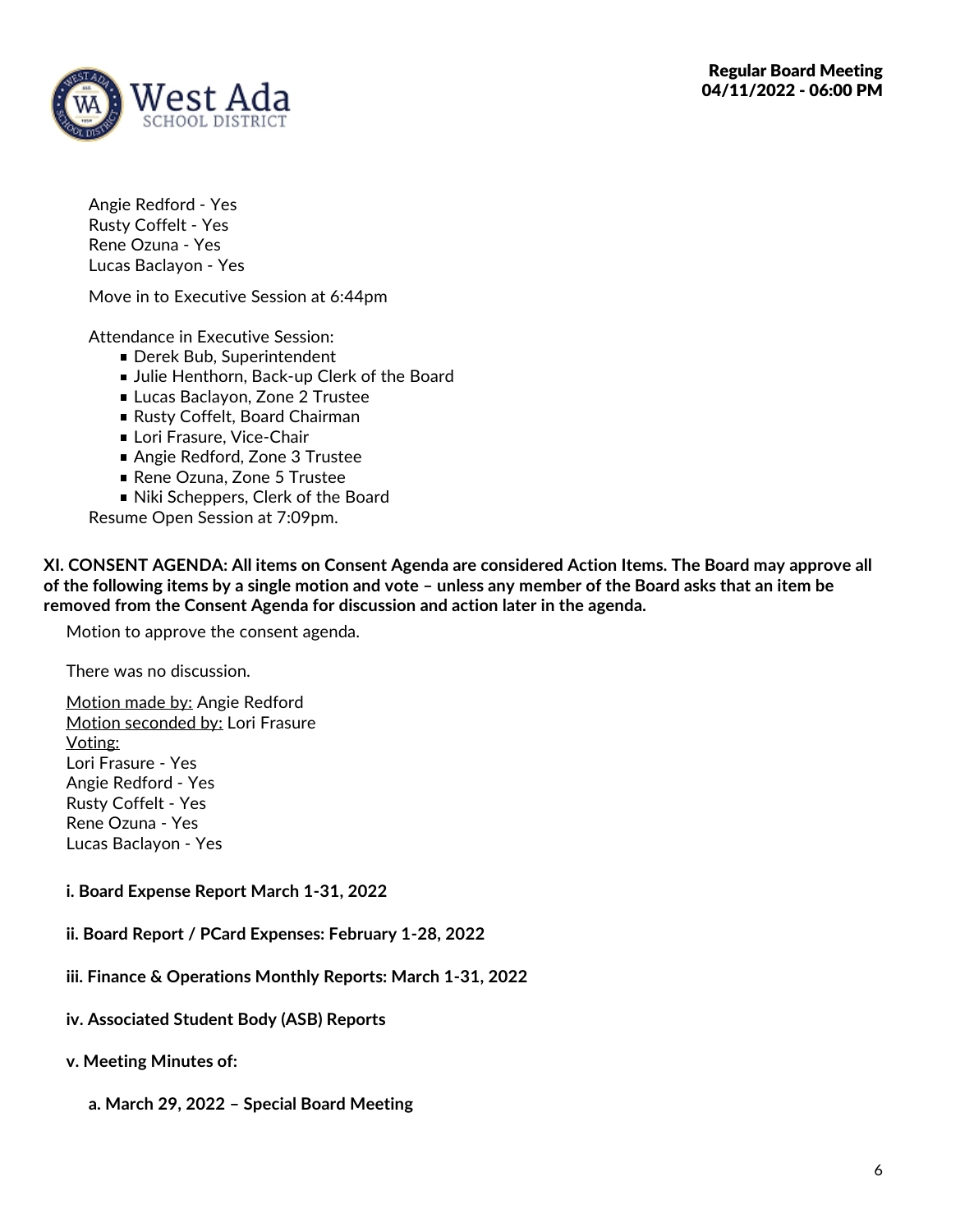

- **b. March 16, 2022 – Special Board Meeting**
- **c. March 14, 2022 – Regular Board Meeting**
- **vi. Employment Recommendations: New Hires, Changes and Separations**
- **vii. Leave Requests**
- **viii. Recommendation to approve Meridian Middle School Cafeteria Remodel Sewer and Water Easements**
- **ix. Disposal of Personal Property Notification**
- **x. Approval of Superintendent's Evaluation for the 2021-2022 School Year**
- **xi. Approval of Paramount Elementary School Principal**
- **xii. Approval of Superintendent's Contract**
- **xiii. Student Tours, Excursions and Overnight Trips:**

**a. Mountain View Boys Basketball team to attend Varsity Boys Tarkanian Classic Basketball Tournament in Las Vegas, NV leaving December 19, 2022 to return on December 22, 2022**

## **XII. GOOD OF THE ORDER:**

- **i. Teacher and Classified Employee Celebrations – Notice of Quorum**
- **ii. District Art Show Voting – Notice of Quorum**

#### **XIII. FUTURE AGENDA ITEMS**

#### **XIV. ADJOURNMENT (Action Item)**

Motion to adjourn.

Motion made by: Angie Redford Motion seconded by: Lori Frasure Voting: Lori Frasure - Yes Angie Redford - Yes Rusty Coffelt - Yes Rene Ozuna - Yes Lucas Baclayon - Yes